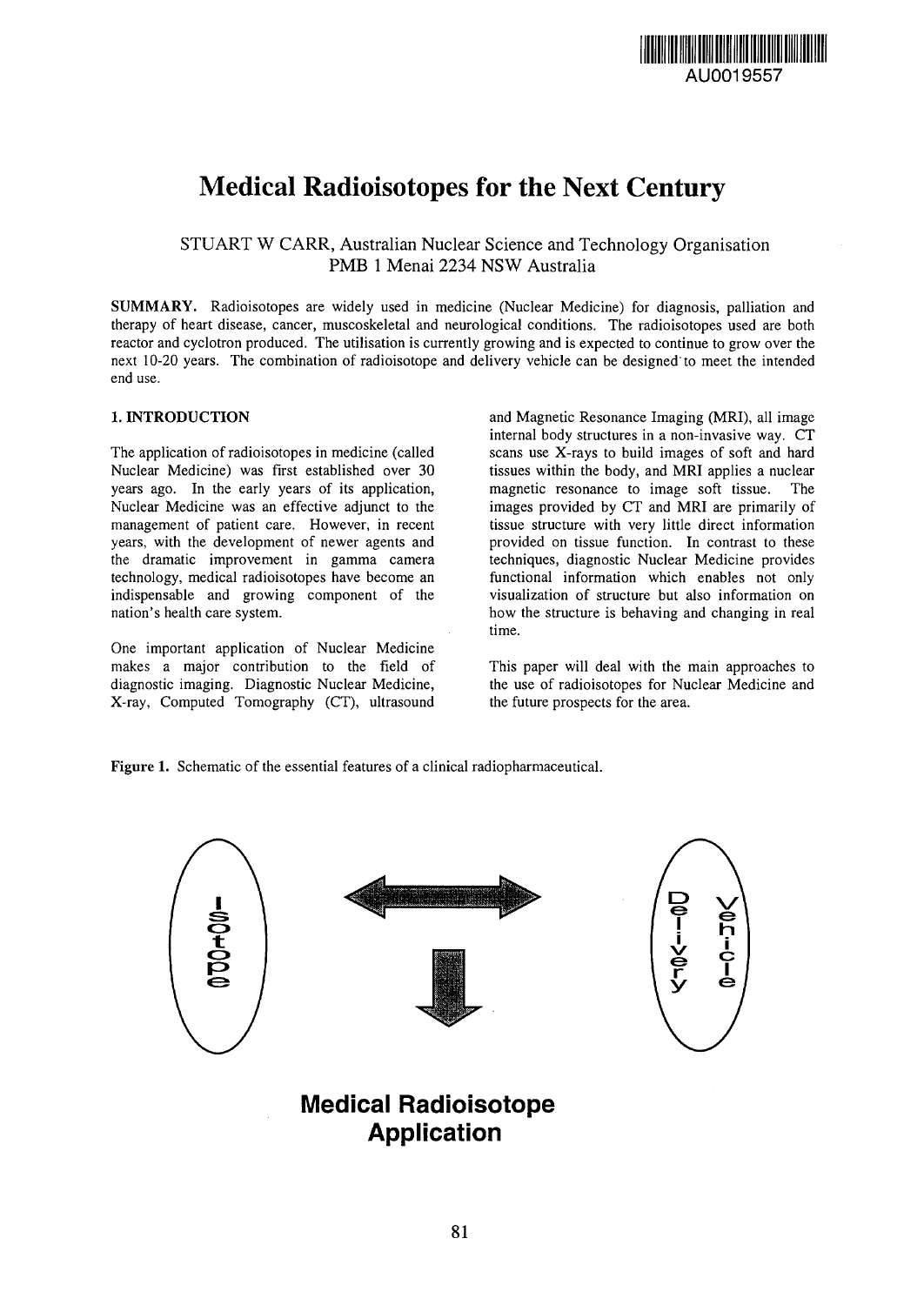#### **2. DEVELOPMENT OF NEW RADIOPHARMACEUTICALS**

Radioisotopes combined with a "delivery vehicle" (Figure 1) present increasing opportunities to improve patient care. The requirements for an effective medical radiopharmaceutical are:

- selectivity for disease state/organ of concern
- specificity
- optimum time to localisation
- low toxicity
- time of clearance from body
- physical and chemical properties of the radioisotope.

Each of these criteria needs to be satisfied for an effective radioisotope medical application. These factors will, of course, vary with the proposed application.

Table 1 gives an indication of how the properties of the radioisotope, for example half-life and range, can vary for different radioisotopes. This gives significant flexibility in selecting the properties of the clinical products.

The choice is a function again of the designed outcomes.

There are a number of radiopharmaceuticals under development as new diagnostic and therapeutic<br>agents. At present, there are over 100 new At present, there are over 100 new radioisotope procedures under preclinical and clinical evaluation. These cover a wide range of applications and are mainly directed at new applications of the radioisotope moiety.

#### **3. DEMAND FOR RADIOISOTOPES**

Over the past several years there have been four major reports on the projected future requirements for radioisotopes for medical application. These reports focus on the North American market (Table 2), and all predict a substantial increase in the application of radioisotopes over the next 20 years. An expert panel composed of physicians, government and industrial representatives recently reviewed these projections<sup>[1]</sup> and concluded that the expected growth rate of medical radioisotope usage during the next 20 years will be between 7- 16% per annum for diagnostic applications, and 7 - 14% for therapeutic applications. The panel also

| <b>Nuclide</b>          | <b>Half</b> life  | <b>Emission</b> | Maximum range    |
|-------------------------|-------------------|-----------------|------------------|
| $\frac{80m}{Br}$        | 4.42 h            | Auger           | $< 10$ nm        |
| $\frac{125}{1}$         | 60.0 <sub>d</sub> | Auger           | 10nm             |
| $\sqrt{2H_{\text{A}}t}$ | 7.2 <sub>h</sub>  | alpha           | $65 \mu m$       |
| $^{169}$ Er             | 9.5d              | beta            | 1 <sub>mm</sub>  |
| $rac{67}{c}$ Cu         | 2.58d             | beta/gamma      | $2.2 \text{ mm}$ |
| $\frac{131}{1}$         | 8.04 d            | beta/gamma      | $2.4 \text{ mm}$ |
| $\frac{153}{5}$ Sm      | 1.95d             | beta/gamma      | $3.0 \text{ mm}$ |
| $\overline{^{198}$ Au   | 2.7d              | beta/gamma      | $4.4 \text{ mm}$ |
| $186$ Re                | 3.77 d            | beta/gamma      | $5.0 \text{ mm}$ |
| $165$ Dy                | 2.33h             | beta/gamma      | 6.4 mm           |
| $\frac{89}{5r}$         | 50.5 d            | beta            | $8.0 \text{ mm}$ |
| 32 p                    | 14.3d             | beta            | 8.7 mm           |
| $\overline{90}$ Y       | 2.67d             | beta            | $12 \text{ mm}$  |

Likewise, the "delivery vehicle" needs to be chosen to enable effective localisation of the chosen radioisotope. Examples of the range of current and potential delivery vehicles include:

- small molecule ligands
- peptides
- antibodies / fragments
- particulate solids

reported the need to support the development of radioisotopes that have not yet been commercialised.

While these figures address the North American situation historically, the growth of radiopharmaceutical applications in Australia has mirrored that of North America since clinical requirements are similar in most developed countries.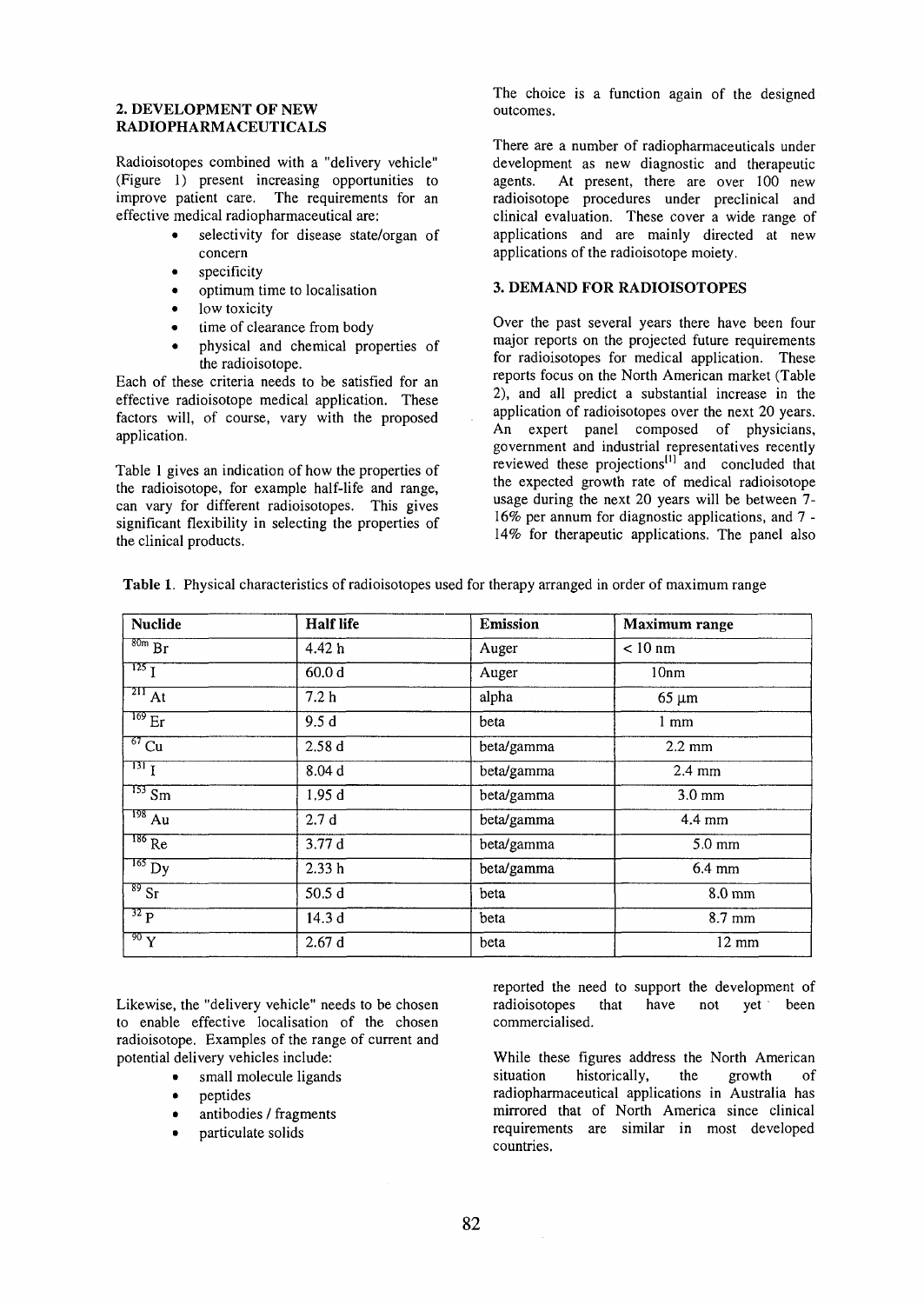While there are no reports of the application of radioisotopes for specific medical conditions, there are general trends of use. The general trend over the last few years has been an increase in the number of patient doses. The main difference is the usage rate; in the USA it is approximately 40 procedures per 1000 population compared to just over 20 in Australia<sup>[2]</sup>.

respectively. More recently 1-123 labelled compounds have found application in thyroid and oncology imaging.

The second type of imaging modality is Positron Emission Tomography (PET). PET is a more recently developed technique and is reliant on short lived positron-emitting radioisotopes. With the PET camera, imaging depends on the simultaneous

**Table** 2. List of recent reports on the use of radioisotopes in medical applications.

Beneficial Uses and Production of Isotopes. AEN/NEA Report, 22 May 1998

Medical Isotopes Market Study (2001- 2020). Frost & Sullivan, 20 November 1997

Evaluation of Medical Radionuclide Production with the Accelerator Production of Tritium (APT) Facility Medical University of South Carolina, University of South Carolina and Westinghouse Savannah River ompany, 15 July 1997

Worldwide Isotope Market Update. Arthur Andersen & Co. SC, November 1994

#### **4. TYPICAL APPLICATIONS OF RADIOPHARMACEUTICALS**

Radioisotopes find application in three medical areas, namely for diagnosis, palliation or therapy.

In diagnostic Nuclear Medicine, a small amount of a radiolabelled compound is either injected, swallowed or inhaled. This compound becomes localised in the region of interest and radioactive decay is imaged using a suitable device (camera). There are basically two types of imaging modality. In the first type, conventional photon imaging systems and Single Photon Emission Tomography (SPECT) imaging techniques utilise gamma emitting radioisotopes. The most commonly used radioisotope is Tc-99m which is used in more than 60% of all diagnostic Nuclear Medicine procedures. Tc-99m based radiopharmaceuticals find application in the imaging of most forms of tissue since it is readily available to most, if not all, nuclear medicine practices. Tc-99m is readily produced from a "generator" which uses Mo-99 as a precursor, and the Tc-99m can be drawn off as required. Tc-99m is typically compounded with one of a number of biologically active substances to ensure that it specifically localises to the region of interest in the body. In this way Tc-99m is a very versatile agent and is called the "workhorse" of modern Nuclear Medicine. Because of the clinical convenience outlined above, where possible diagnostic agents are labelled with Tc-99m. Other radioisotopes in routine clinical use are Tl-201 and Ga-67 for cardiac and soft tissues imaging detection of two gamma rays produced when a positron annihilation occurs. PET cameras are only just coming into general use and although there are only a few PET cameras in Australia, substantial growth is expected over the next few years. The most common PET radioisotope is F-18 produced by a cyclotron. The radiopharmaceutical widely used is fluro-18 deoxyglucose (FDG) produced in a complex process from F-18 (half-life 109 minutes). FDG is particularly useful in imaging areas of higher than normal metabolic activity and is therefore very effective in the detection and staging of cancers.

In addition to diagnostic Nuclear Medicine, palliation of pain associated with bone secondary metastases is a very important application of radioisotopes. Several studies have established the benefit of radiation in relieving the dramatic pain associated with this disease state. Bone seeking radioisotopes such as Sr-89 and Sm-153 are approved for this application<sup>[3]</sup>. Other agents based on Sn-117 and Re-188 are under development. Benefits to the patient include a reduction in the use of opiate analgesics and improved quality of life.

The most well established application in therapeutic Nuclear Medicine is the use of 1-131 to treat thyroid cancer. This has been successfully applied for over 30 years with excellent remission rates. The success of this treatment is largely due to the high selective localisation of 1-131 in the thyroid.